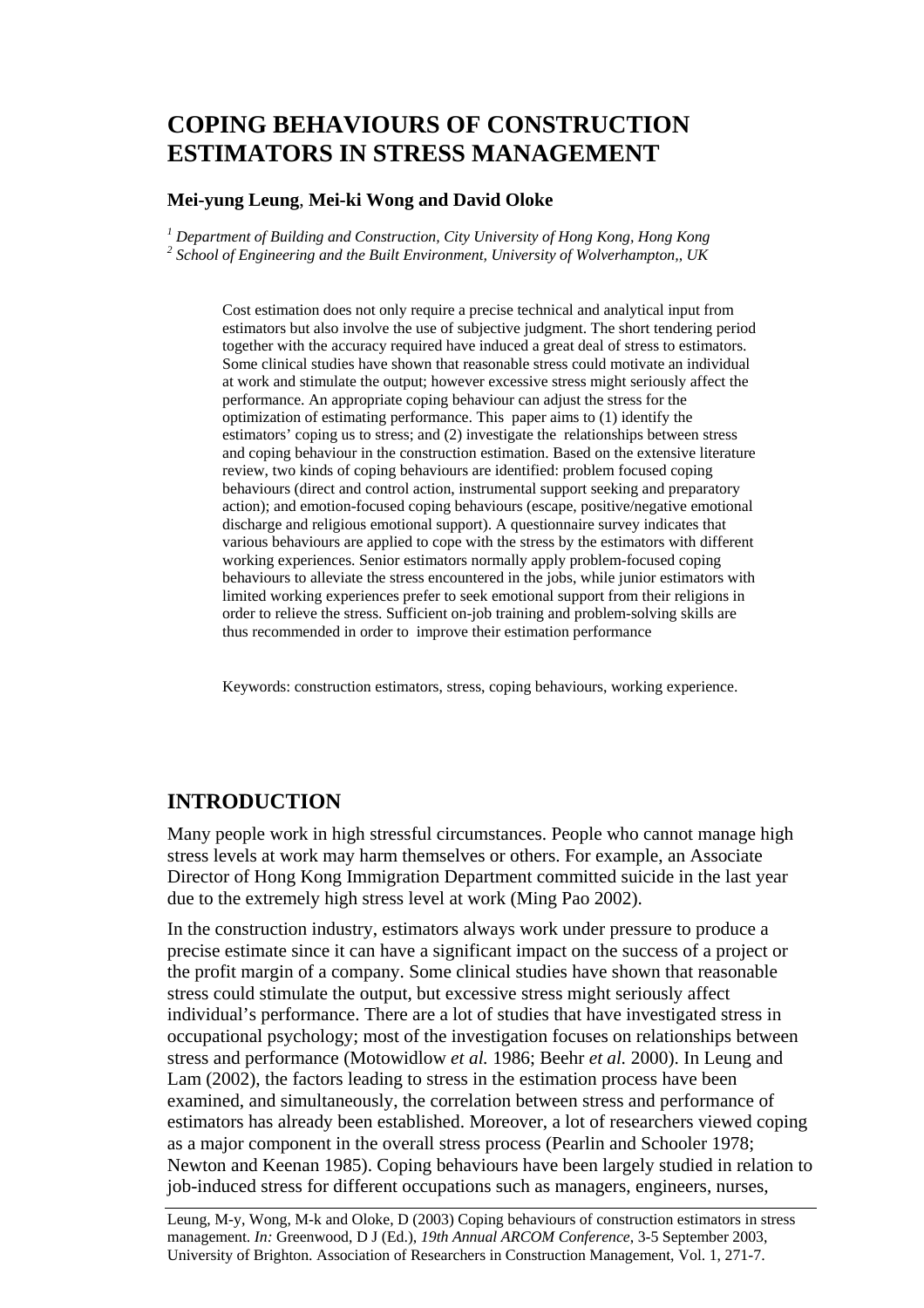pharmacists, teachers and supervisors (Newton and Keenan 1985). Up to the present, there is a lack of research in the identification of stress, coping behaviour and performance in the construction industry.

Relatively little attention has been put into identifying the coping behaviours of estimators in respect to their stressors, stress and performance all together. A study of coping behaviours of estimators is, thus, significant for the improvement of estimating performance.

## **COPING BEHAVIOURS FOR STRESS**

Four stressors for construction estimators including personal, interpersonal, task, and physical stressors had been identified in the study of Leung and Lam (2002) previously.

*Personal stressors* almost arise from personal characteristics such as Type A behaviours (i.e. extremely competitive, committed to work and strong in time urgency) and the private life style.

*Interpersonal stressors* represent the poor relationships between the colleagues in the organizations due to conflict and distrust. *Task stressors* is suffered under the situations that the workload is too high or too, the task is out of the estimator's capability, the time allowed for the estimation is limited and/or the objectives of estimating task is vague.

*Physical stressors* relate to the environment that an estimator works at. Since coping behaviours do not only mediate between stressful events but also improve the performance outcomes, coping act is a major component in the overall stress process (Pearlin and Schooler 1978; Newton and Keenan 1985). Coping behaviours increase the precision of an estimate and maintain a high quality at work. However, no coping style that is adaptive across all stressful circumstances as they are so complicated. Coping behaviours for estimators are hence distinguished in terms of two focuses (problem and emotion) with numerous sub-dimensions under careful empirical work as shown below.

*Problem-focused coping* focuses on task situation and problem solving through a number of coping behaviours, e.g.,

*Direct and Control Action* refers to the process of taking direct actions of an estimator to remove the stressor suffered during estimate, to ameliorate its effect and to resolve the problem (Newton and Keenan 1985);

*Instrumental Support Seeking* represents the situation that an estimator seeks advice, assistance or information from different people in order to help in completing the estimate (Billings and Moos 1984; Carver *et al.* 1989);

*Preparatory Action* involves mental planning and organizing for coming up with action coping to handle problems (Carver *et al.* 1989); and *Problem Appraisal* means that an estimator tries to identify the cause, possible actions and related consequences of problems (Billings and Moos 1984).

*Emotion-focused coping* aims at managing distress emotions of individual through various coping behaviours explained hereafter (Craver *et al.* 1989; Latack and Havlovic 1992; Djebarni 1996).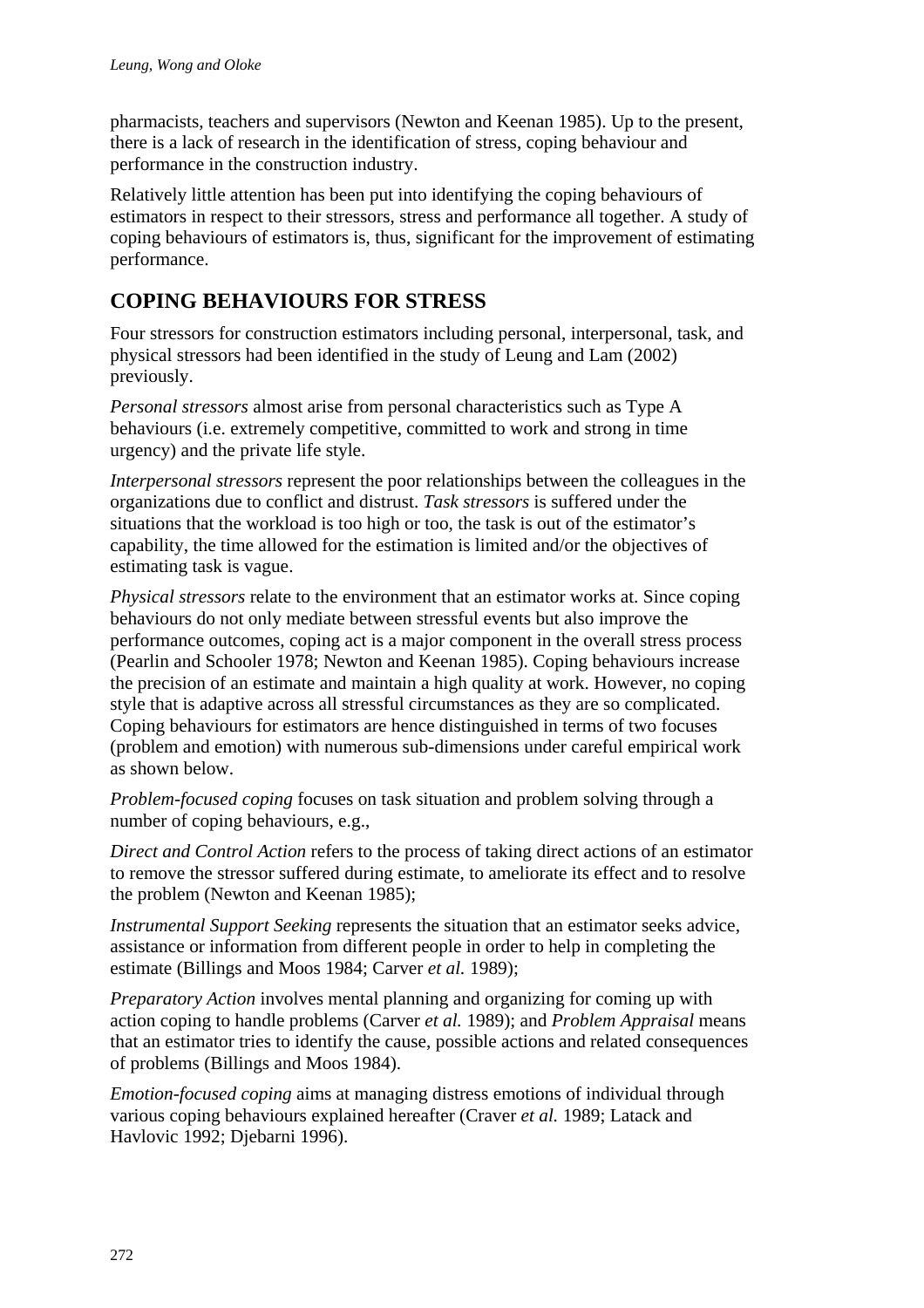*Affective Regulation* intends to control emotions by suppressing impulsive acts and then bolster morale by positive thinking (Newton and Keenan 1985).

*Emotional Discharge* is a behavioural expression of unpleasant emotions to reduce tension, e.g., exercising, smoking, drinking and eating (Billings and Moos 1984).

*Seeking Emotional Support* means that estimators like to talk with someone else for getting moral supporting, sympathy or understanding (Newton and Keenan 1985; Carver *et al.* 1989).

*Denial /Escape* represents that an estimator isolates himself from the stress encountered by ignoring or escaping (Newton and Keenan 1985; Carver *et al.* 1989).

The selection of coping behaviours is affected directly, indirectly or interactively by various factors such as the perceived stress, stressors, different experiences and social networks (Tillmann and Beard 2001). If estimators can control these factors with appropriate copings, there will be a positive impact on estimation performance. Response of estimators to stress is contingent on the nature of stressors. Each stressor may activate its own coping behaviour (Lazarus and Folkman 1984; Djebarni 1996). For example, people are more likely to use problem-focused coping in dealing with work-related problems and use emotion-focused coping behaviours with family or health issues.

### **COPING BEHAVIOURS AND PERFORMANCE**

The consequences of high stressful circumstances may have both direct and indirect effect on the individuals and organizations, e.g., decline in performance and intention to quit project (Djebarbi 1996). Job performance is a multidimensional concept which includes performance of both technical and non-technical aspects (Anderson 1976).

Technical performance refers to the effectiveness of an estimator's execution of an estimate, while non-technical performance refers to an estimator's ability to get along with others at work. Pearlin and Schooler (1978) emphasized that an effective coping behaviour could maximize positive consequences and, simultaneously, minimize the impact of stress and alleviate its negative consequences (Lazarus and Folkman 1984). Individuals suffered react with different types of coping behaviours for different stressors which, in turn, lead to varying levels of performance. Hence, Anderson (1976) reported that the frequent use of the problem-focused coping behaviours have positive influence on job performance whereas emotion-focused coping behaviours were associated with low performance under high stress.

### **RESEARCH METHOD**

Questionnaire survey was conducted for this research to establish the significance relationship of the identified coping behaviours to stress. It involved the personal background information of estimator including age, gender, company type, position in the company, working experience, etc.

The stress level of estimators which was measured based on the difference between the expectation and actual abilities of estimator to handle the project as proposed by Gmelch (1982). For the coping behaviours relating to construction estimators such as problem-focused and emotion-focused copings were designed based on previous researches (e.g., Cooper *et al.* 2000). All statements in the Coping Behaviours part requested respondents to answer on a seven-point scale, from (1) to (7), representing the degree of agreement on the sentences. The questionnaires were distributed out to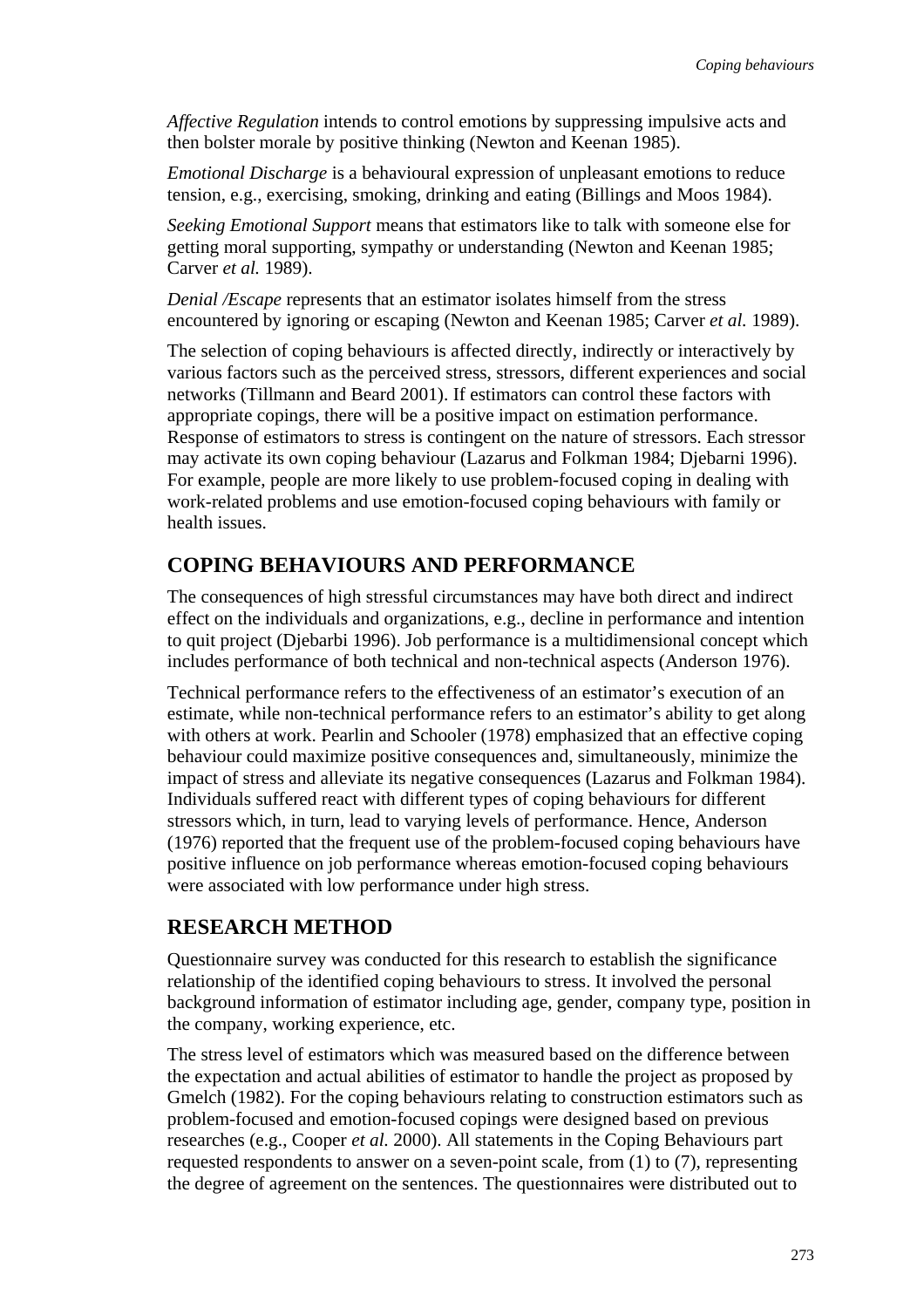the estimators in Hong Kong by post/fax/email. 200 sets of questionnaire were sent out to different types of construction companies including public sectors, consultants, contractors and developers all over the world.

Finally, 90 questionnaires were received, representing a response rate of 45%. Among the respondents, more than half of them contain over 10 years working experience. 43.3% of them have 10-20 years working experience and 16.7% of them have more than 20 years working experience. In the construction industry, an estimator with less working experience seldom works on an estimate independently. Therefore, only 7.8% and 11.1% of respondents have less than 3 years and 3-5 years working experience respectively in the study.

## **RELATIONSHIP BETWEEEN STRESS AND COPINGS**

To identify the principal components of the items, all items relating to coping behaviros were factor-analysed in SPSS for Window R11.0 with varimax rotation and the results is shown in (Table 1). Most of the variables were loaded on appropriate factors (C2-C4) with the exception of the original 'problem appraisal' and 'direct and control action' items being combined into the factor 'direct and control action' (C1). The original 'emotional support seeking' and 'emotional discharge' scales were transformed into two new factors, namely 'positive emotional discharge' (C5) and 'negative emotional discharge' (C6). All the coefficient alpha reliabilities were within the acceptable ranges. The seven coping behaviours (C1-C7) were further classified into two main focuses: problem and emotion.

| Category of     | <b>Factors (Copings)</b>          | <b>Item</b>                                                                    | Factor  | Alpha                        |
|-----------------|-----------------------------------|--------------------------------------------------------------------------------|---------|------------------------------|
| <b>Copings</b>  |                                   |                                                                                | loading |                              |
| Problem-        | C1 Direct and                     | I try to solve the problem with different ways                                 | .815    | 0.83                         |
| <b>Focused</b>  | control action                    | I think about the event and learn from my mistake                              | .774    |                              |
|                 |                                   | I consider several alternatives for handling the problem                       | .762    |                              |
|                 |                                   | I draw on my past experiences that I was in a similar situation before.        | .709    |                              |
|                 |                                   | I try to find out more about the situation                                     | .626    |                              |
|                 | C <sub>2</sub> Instrumental       | I talk to colleagues who can help me out with the problem.                     | .799    | 0.75                         |
|                 | support seeking                   | I draw on support from boss /supervisor, discuss the problem with him/her      | .797    |                              |
|                 |                                   | I sought help from persons with similar experiences                            | .698    |                              |
|                 | C <sub>3</sub> Preparatory action | I put extra attention on planning and scheduling rather than acting on impulse | .865    | 0.78                         |
|                 |                                   | I try to come up with a strategy about what to do                              | .813    |                              |
|                 |                                   | I brainstorm all possible solutions before deciding what to do                 | .633    |                              |
| <b>Emotion-</b> | C <sub>4</sub> Escape             | I get busy with other things to keep my mind off the problem.                  | .868    | 0.76                         |
| <b>Focused</b>  |                                   | I move to other work activities that I know I can get satisfaction from.       | .772    |                              |
|                 |                                   | I try to keep away from this type of the situation                             | .678    |                              |
|                 |                                   | I think about the challenges I can find in this situation.                     | .624    |                              |
|                 | $C5 +$ emotional                  | I get upset and let my emotions out                                            | .769    | 0.57                         |
|                 | discharge                         | I talk to someone about how I feel.                                            | .667    |                              |
|                 |                                   | I try to reduce tension by eating more                                         | .648    |                              |
|                 | C6 - emotional                    | I try to reduce tension by smoking more                                        | .885    | 0.73                         |
|                 | discharge                         | I try to reduce tension by taking more tranquilizing drugs                     | .812    |                              |
|                 | C7 Religious                      | I try to find comfort in my religion.                                          | .867    | $\qquad \qquad \blacksquare$ |
|                 | emotional support                 |                                                                                |         |                              |

**Table 1** Factor analysis of coping behaviours

To evaluate the behaviours for coping stress in the estimation process, relationships amongst the identified coping behaviours to stress were tested by correlation coefficient (see Table 2). Since there involves complicated coping behaviours applied by the estimators in the construction industry, the evaluation is further divided into five main groups according to the working experiences of estimators in the industry (< 3 yrs,  $3-5$  yrs,  $5-10$  yrs,  $10-20$  yrs and  $> 20$  yrs).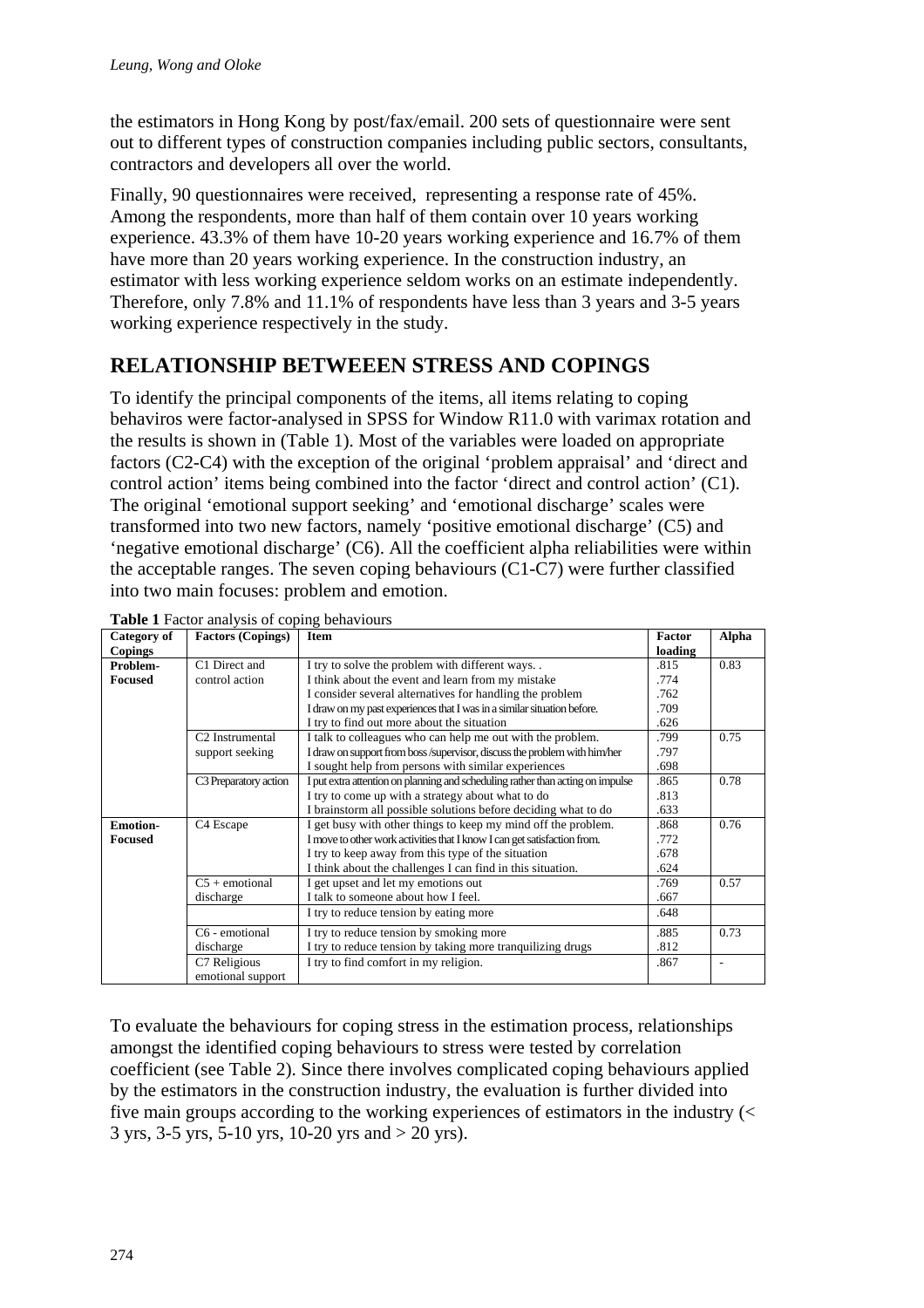| <b>COPING BHEAVIOURS</b>                    | <b>STRESS</b> |            |            |              |            |
|---------------------------------------------|---------------|------------|------------|--------------|------------|
|                                             | $<$ 3 yrs.    | $3-5$ yrs. | 5-10 yrs.  | $10-20$ yrs. | $>20$ yrs. |
| Problem-focused orientation                 |               |            |            |              |            |
| C1 Direct action                            | $-167.$       | $-.355$    | $-.408$    | .134         | $-.470$    |
| C <sub>2</sub> Instrumental support seeking | .071          | $-.133$    | $-.522*$ . | .098         | $-.288$    |
| C3 Preparatory action -.                    | $-.578$       | $.037-.$   | $-.086$    | $.019-.$     | $-.179$    |
| Emotion-focused orientation                 |               |            |            |              |            |
| C <sub>4</sub> Escape.                      | .534          | .331.      | .246.      | .015         | .167       |
| $C5 +$ Emotional discharge                  | $-.057$       | .257       | $-.365$ .  | .057         | .160       |
| C6 - Emotional discharge                    | $-.460$       | $-.196$    | $-.004$    | $-.113$      | $-.037$    |
| C7 Religious emotional support              | $-.902**$     | $-.180$    | .380       | .148         | $-.291$    |

**Table 2** Correlation between Stress and coping behaviours

Note: Total sample size = 90 estimators.

\*\* Correlation is significant at 0.01 level (2-tailed) ; and

\* Correlation is significant at 0.05 level (2-tailed).

The results indicate that 'religious emotional support' has a significant negative relationship to the perceived stress of respondents with experience below 3 years (- 0.902,  $p<0.01$ , while the 'instrumental support seeking' is related to the perceived stress of respondents with working experience between  $5-10$  years ( $-0.522$ ,  $p<0.05$ ). However, there has no significant relationship between the coping behaviours and the perceived stress level of respondents who have working experience between 3-5 years, 10-20 years and over 20 years.

### **DISCUSSION**

Estimators with working experiences of 5-10 years often equip a certain amount of working experiences in their careers. However, it may not sufficient to solve all the estimation problems, due to the complicated construction projects in Hong Kong. The study indicates that they normally apply problem-focused coping behaviour (instrumental support seeking) in the stress management.

Estimators with certain amount of working experiences often seek support from colleagues and supervisors in order to alleviate stress in the estimation process. However, they rarely apply emotion-focused coping behaviours under the stressful circumstances. Craver *et al.* (1989) and Latack and Havlovic (1992) also reported that the emotion-focused coping behaviours can help in reducing or managing emotional distress that is associated with the situation and maintains a moderate level of arousal. Therefore, this group of estimators should have a better understanding of the positive effects of the emotionfocused coping behaviours which are useful responses especially under the extremely high stressful situation.

Religion is an important variable to assist a person to manage the stress well in the job. The results show that estimators with the working experience less than 3 years positively rely on the religion to release their stresses in the estimation. They prefer to relax and stimulate their positive thinking to deal with the problems at work by religion rather than 'escape' or 'negative emotional discharge' coping behaviours which may cause the job dissatisfaction or seriously affect the health of estimators respectively. This study indicates that estimators with *working experience below 3 years and between 3-5 years* rarely adapt the problem-focused coping behaviours in the stressful situation. It represents that they normally cannot solve the problems at work positively. Indeed, it is difficult for them to deal with a problem directly and individually as they have limited alternative solutions and lack of confidence to consult others' advice.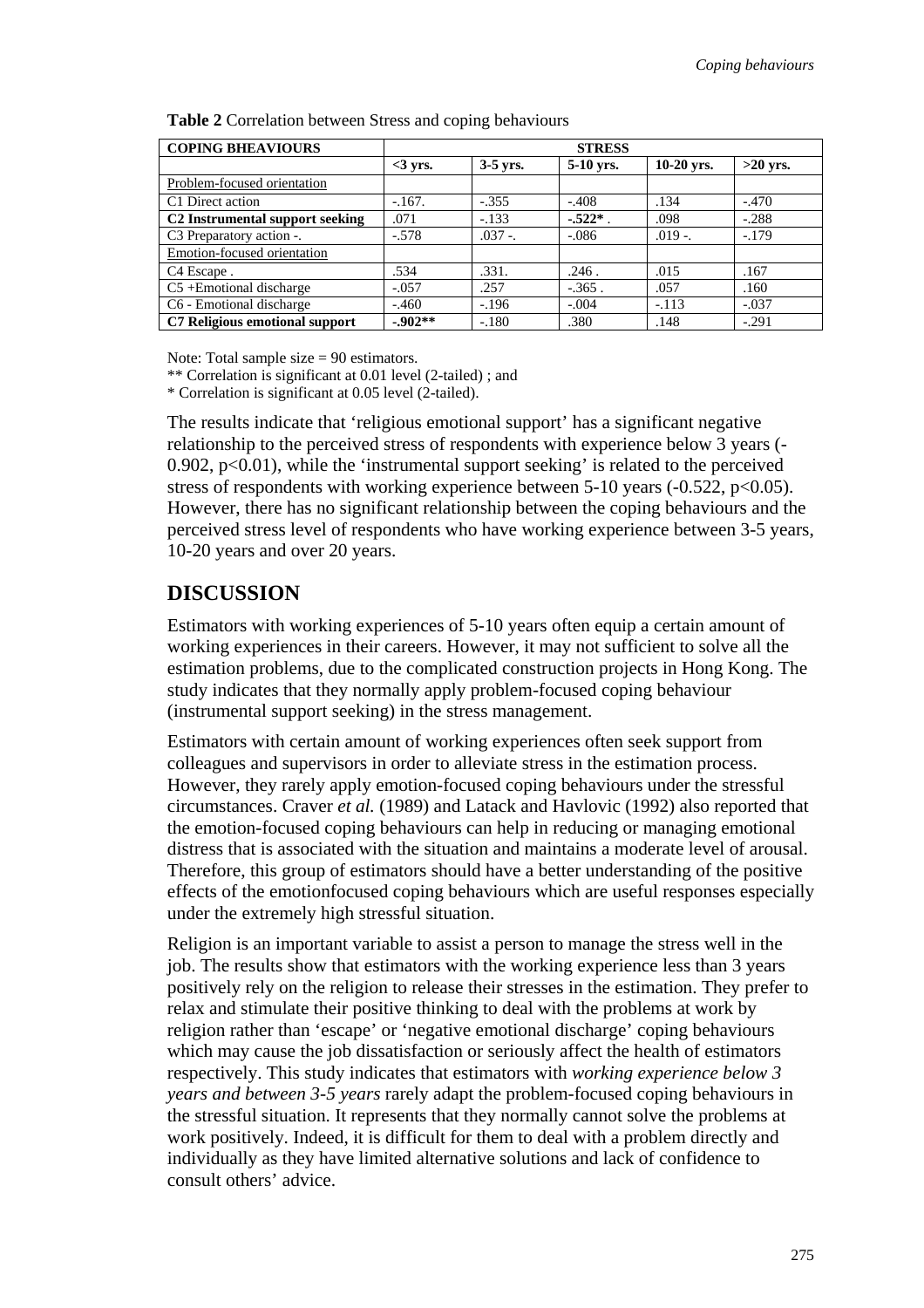Therefore, it is necessary to provide sufficient on-job training and problemsolving skills (e.g., information collection and cost adjustment) to the estimators who have limited estimation experiences in the industry. In order to optimize the estimation performance, it is necessary to establish good team spirit in a company. In fact, a good working environment can encourage junior estimators to seek support or consult from others at work (Billings and Moos 1984).

It is interesting to note that there has no significant relationship between stress and problemfocused/ emotion-focused coping behaviours for estimators with *working experience more than 10 years*. In accordance with the literature review, the stress level of estimator was measured based on the difference between the expectation and the actual abilities of estimator to handle the estimate (Gmelch 1982). In fact, estimators with rich working experiences do not consider estimate is one of the main sources of stress as they can solve the problems stemming from their sufficient experiences. It seems that this group of estimators suffers stress due to the other factors which are not covered in the study, e.g., attending the construction meeting on behalf of the company or the government for strategic decision.

## **CONCLUSIONS**

Through an extensive literature review and a questionnaire survey, two kinds of coping behaviours are identified as: problem-focused coping behaviours (direct and control action, instrumental support seeking and preparatory action); and emotionfocused coping behaviours (escape, positive/negative motional discharge and religious emotional support). The study reveals that estimators with different length of working experience apply different coping behaviours in the estimation.

The estimators with rich working experiences do not consider estimate is the major source of stress for them, while the junior estimators with limited estimate experiences seek emotional support from religion in the stress management. On the other hand, the estimators who equip a certain amount of working experiences in their careers prefer to apply problem-focused coping behaviours to manage their stress.

Sufficient on-job training and appropriate problem-solving skills are thus required to ensure the accuracy estimation performance, especially for the junior estimators in the industry. Nevertheless, this research is not without limitations. For instance, estimators may have their own theories of causality so their responses may be influenced by a tendency to give, consistent answers to the questions of stress and coping behaviours. Also, further research is recommended to investigate the variables that have effect on estimators during the estimating process such as the cultural difference, gender difference, etc. since working experience may only be one of the factors influencing the stress and the coping behaviours of estimators in the industry. In addition, this study did not focus on the effect of coping behaviours in the entire estimation process. Further investigation of the relationships between coping behaviour and performance is desirable for determining how coping behaviour could be correctly applied to improve the performance of the estimators.

# **ACKNOWLEDGEMENT**

The work described in this paper was fully supported by a grant from CityU (Project No.7001466).